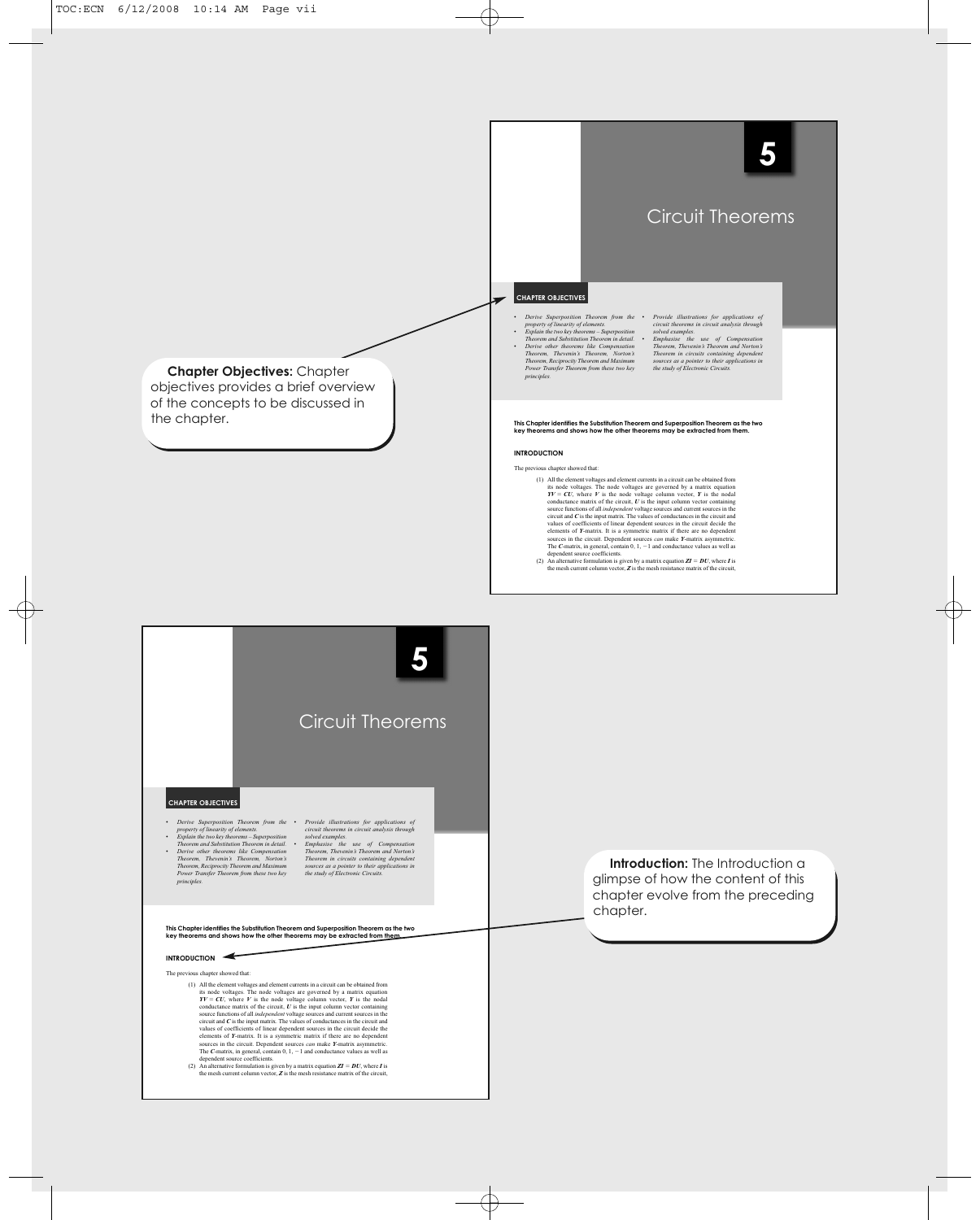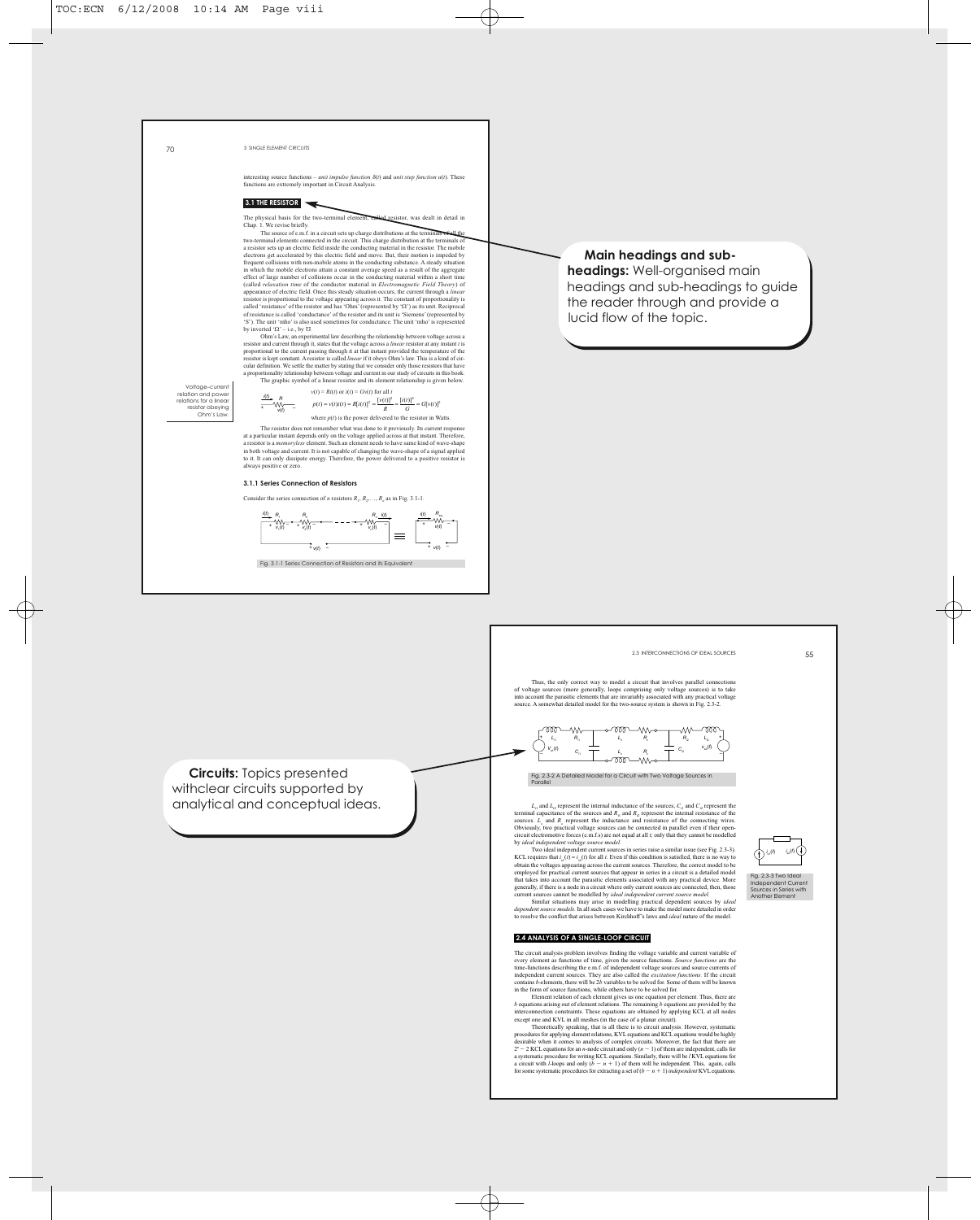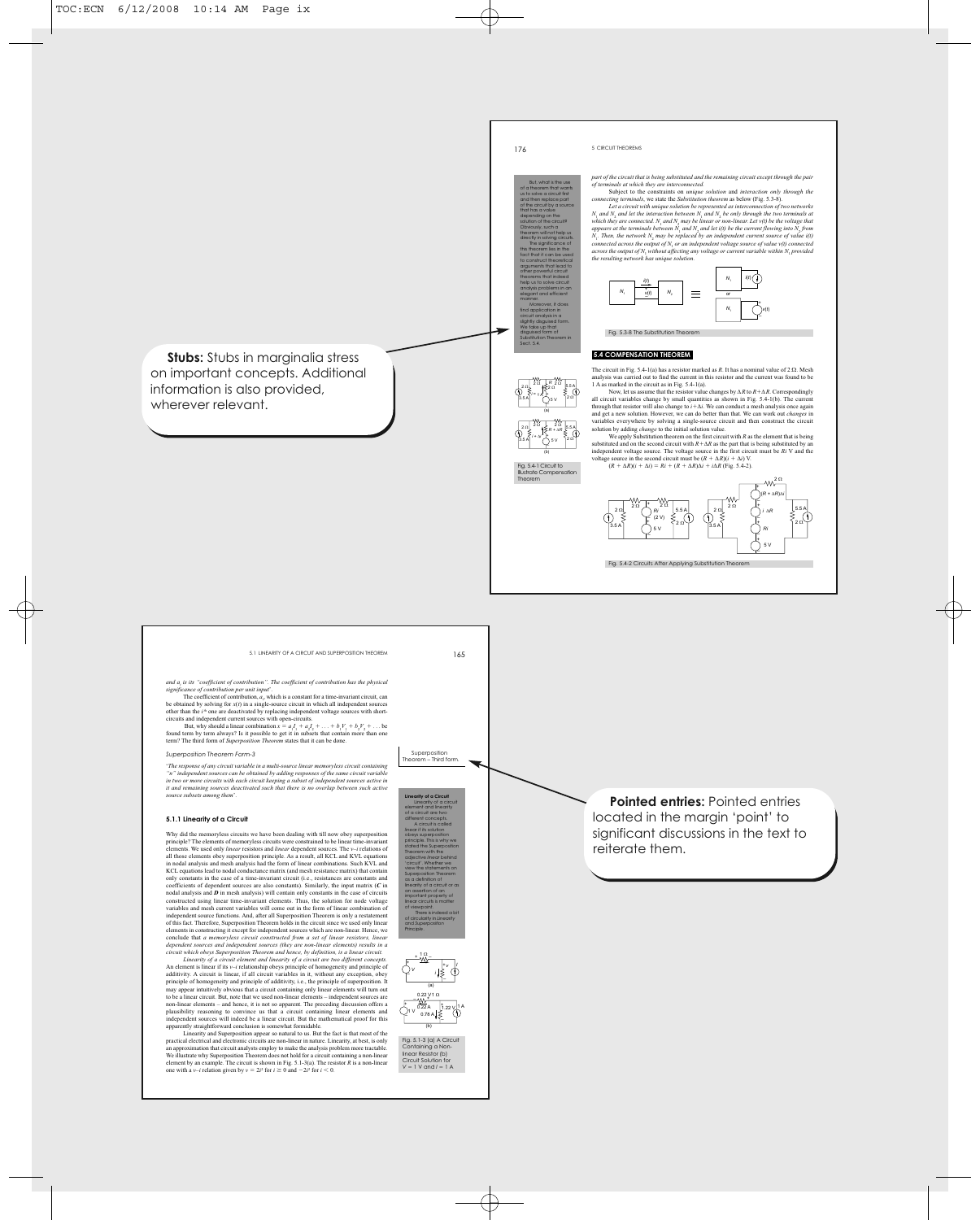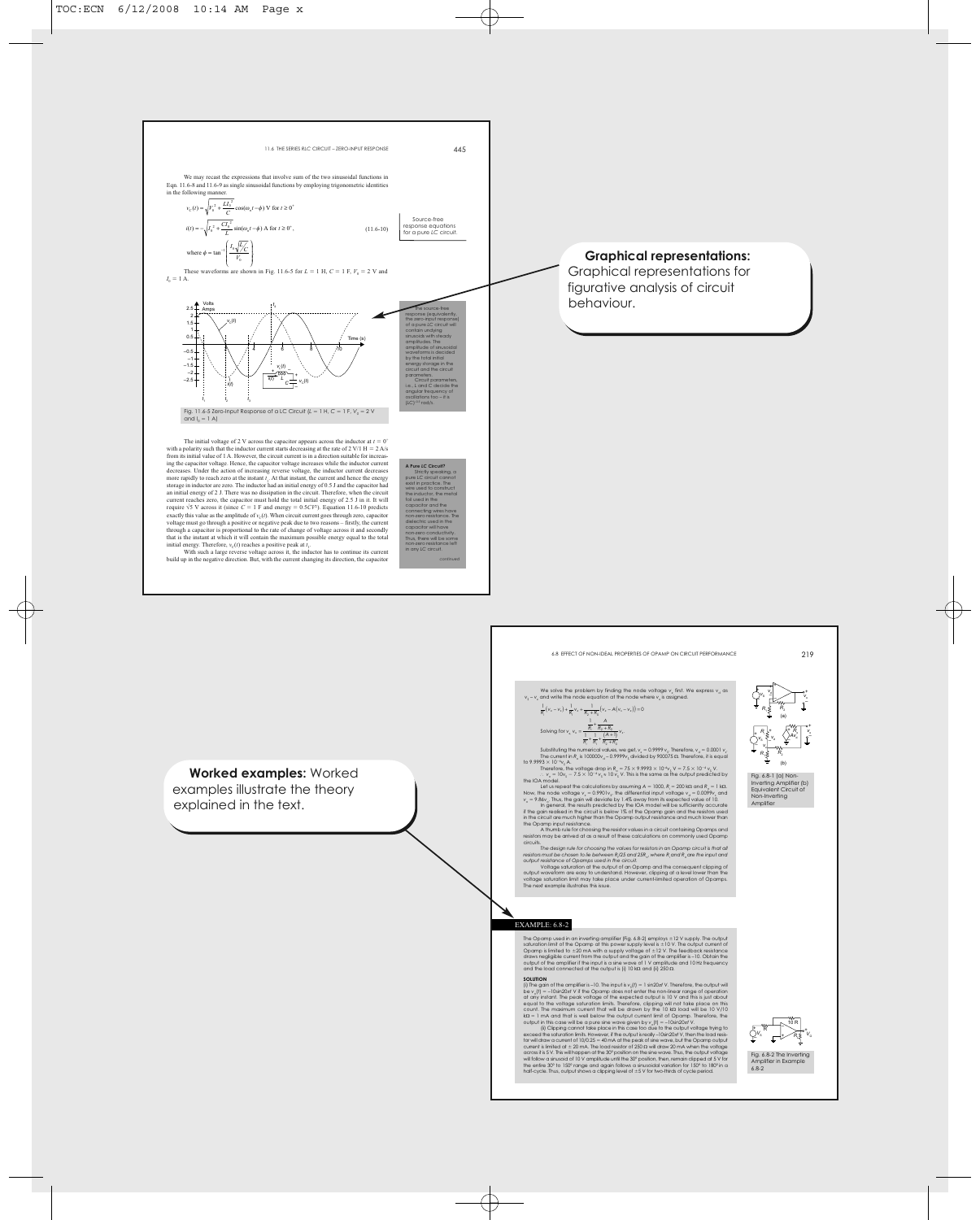

- 
- 
- 
- 

- 
- DC output. The DC output value is normally 320 V. The PC can function without rebooting till the DC voltage across falls

 $\oplus$